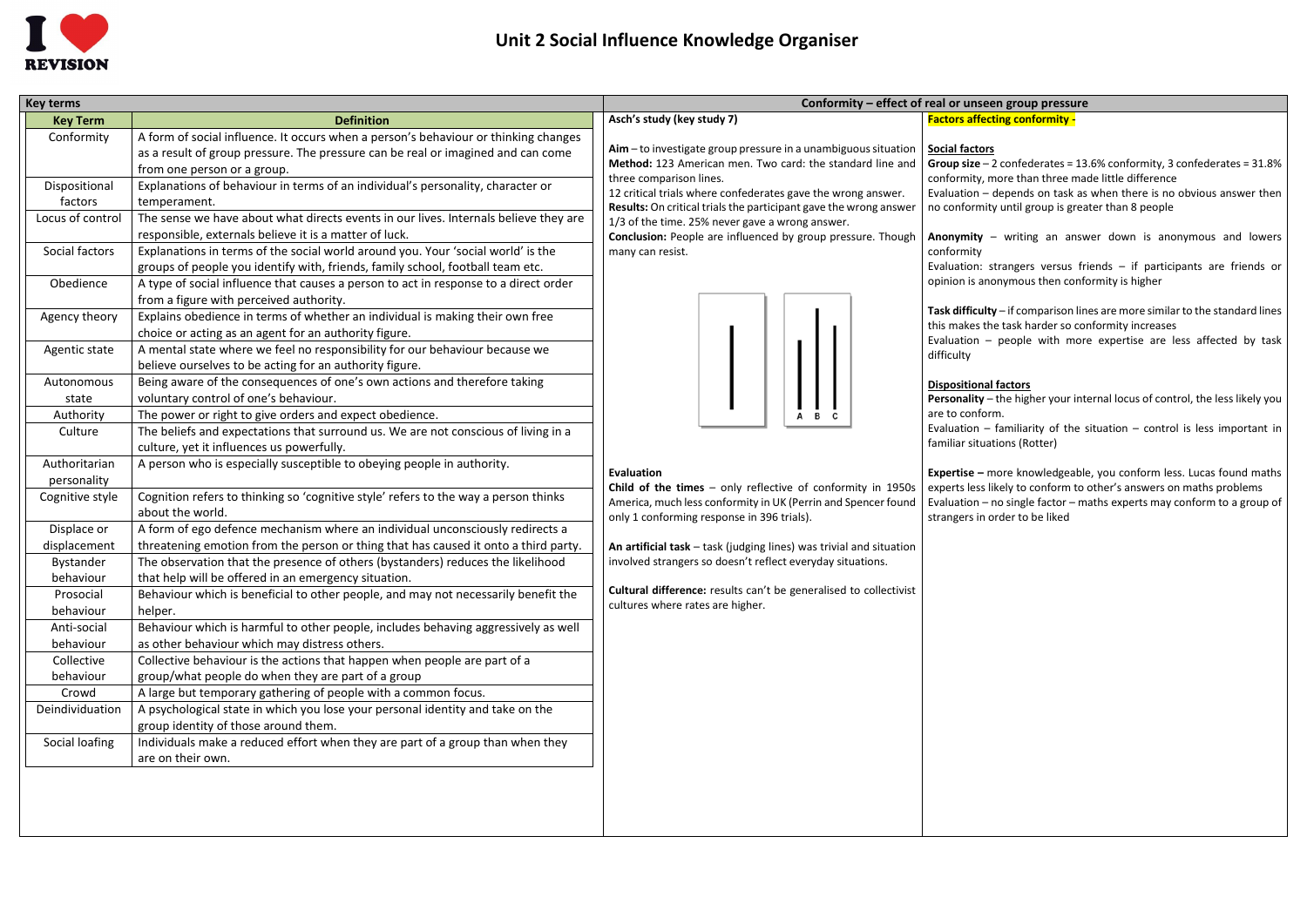

| Obedience – response to a direct order from an authority figure                                                                                                                                                                                                                                                                                                                                                                                                     | Prosocial - behaviour which is beneficial to other people, a                                                                                                                                                                                                                                                                                                                                                                                                                                                                                                                                                                                                                                                                                                                      |                                                                                                                                                                                                                                                                                                                                                                                                                                                                                                                                                                                                                      |
|---------------------------------------------------------------------------------------------------------------------------------------------------------------------------------------------------------------------------------------------------------------------------------------------------------------------------------------------------------------------------------------------------------------------------------------------------------------------|-----------------------------------------------------------------------------------------------------------------------------------------------------------------------------------------------------------------------------------------------------------------------------------------------------------------------------------------------------------------------------------------------------------------------------------------------------------------------------------------------------------------------------------------------------------------------------------------------------------------------------------------------------------------------------------------------------------------------------------------------------------------------------------|----------------------------------------------------------------------------------------------------------------------------------------------------------------------------------------------------------------------------------------------------------------------------------------------------------------------------------------------------------------------------------------------------------------------------------------------------------------------------------------------------------------------------------------------------------------------------------------------------------------------|
| Milgram's study                                                                                                                                                                                                                                                                                                                                                                                                                                                     | <b>Factors affecting obedience</b><br>Social factors - Milgram's agency theory                                                                                                                                                                                                                                                                                                                                                                                                                                                                                                                                                                                                                                                                                                    | Piliavin's study (key study 8)                                                                                                                                                                                                                                                                                                                                                                                                                                                                                                                                                                                       |
| $Aim - to$ investigate if Germans are different in terms<br>of obedience<br>Method: 40 male volunteers. 'Teacher' instructed by<br>experimenter to give a shock if 'learner' answered a<br>question incorrectly<br>Results: No participant stopped below 300 volts. 65%<br>shocked to 450 volts. Extreme tension shown e.g. three<br>had seizures.<br><b>Conclusion:</b> Obedience related to social factors not<br>disposition e.g. - location and novel situation | <b>Agency</b><br>Agentic state - follow orders with no responsibility<br>Autonomous - free choice<br>Authority -<br>Agentic shift - move from making own free choices to following<br>orders, occurs when someone is in authority<br>Culture – the social hierarchy<br>Some people have more authority than others. Hierarchy<br>depends on society and socialisation.                                                                                                                                                                                                                                                                                                                                                                                                            | $A$ im – to investigate if characteristics of a victim affect help given in an eme<br>Method: male confederate collapsed on subway. 103 trials, victim apparent<br>Results: disabled victim given help on 95% of trials compared to 50% helped<br>carriages<br><b>Conclusion:</b> characteristics of a victim affects help given. Number of onlook<br><b>Evaluation</b><br>High realism - participants didn't know their behaviour was being studies, s<br>Urban sample – participants from the city so may be use to emergencies<br><b>Qualitative data</b> - observers noted remarks from passengers giving deeper |
| $-578096 - -$<br>Fig. 4. Diagram of control panel.                                                                                                                                                                                                                                                                                                                                                                                                                  | Proximity<br>Participants less obedient in Milgram's study when they were in<br>the same room as the learner, increasing the 'moral strain'<br>Evaluation-<br>Research support - Blass and Schmidt showed students a film of<br>Milgram's study and they blamed the experimenter rather than<br>the participants                                                                                                                                                                                                                                                                                                                                                                                                                                                                  | <b>Social factors</b><br>Presence of others - the more people present the less likely someone will h<br>person with seizure but only 31% in a group of four.<br>Evaluation -<br>Depends on situation - in serious emergencies response correlated to sever<br>Cost of helping - includes danger to self or embarrassment. Also costs of no<br>Evaluation -<br>Interpretation of a situation - if it is a married couple arguing only 19% inter                                                                                                                                                                       |
| <b>Evaluation</b><br>Lacked realism - participants may not have believed<br>the shocks were real, hence they played along and<br>continue to increase the voltage given.<br>Supported by other research - Sheridan and King<br>found that 100% of females followed orders to give a<br>fatal shock to a puppy.<br><b>Ethical issues</b> - participants distress, caused<br>psychological harm. Such research brings psychology<br>into disrepute.                   | Doesn't explain all findings - can't explain why there isn't 100%<br>obedience in Milgram's study<br>Obedience alibi - agency theory offers an excuse for destructive<br>behaviour, potentially dangerous<br>Dispositional factors - Adorno's theory of the authoritarian<br>personality<br>The authoritarian personality $-$ some people have a strong<br>respect for authority and look down on people of lower status.<br>This is made up of -<br>Cognitive style - rigid stereotypes and don't like change<br>Originates in childhood - strict parents who only show love if<br>behaviour is correct, these values are internalised<br><b>Scapegoating</b> – hostility felt towards parents for being critical is<br>put onto people who are socially inferior<br>Evaluation- | was a stranger<br><b>Dispositional factors</b><br>Similarity to victim - help is more likely if the victim is similar to self e.g. Ma<br>Evaluation -<br>High costs - high costs of ambiguous situation means help isn't forthcoming<br><b>Expertise</b> - people with specialist skills more likely to help in emergencies, e<br>Evaluation $-$<br>Effects on the quality of help - Red cross trained were no more likely to give<br>help                                                                                                                                                                           |
|                                                                                                                                                                                                                                                                                                                                                                                                                                                                     | Lack of support - authoritarian personality is based on the F<br>scale which has response bias<br>Results are correlational - can't say authoritarian personality<br>causes greater obedience<br>Social and dispositional - Germans were obedient but did not all<br>have the same upbringing. Social factors are involved.                                                                                                                                                                                                                                                                                                                                                                                                                                                       |                                                                                                                                                                                                                                                                                                                                                                                                                                                                                                                                                                                                                      |

## **Le, and may not necessarily benefit the helper**

emergency rently drunk or disabled (had a cane) Iped when drunk. Help was as likely in crowded and empty

lookers does not affect help in natural setting.

ies, so acted more naturally Pualitative oper insights into why they helped

**Presence of others –** the more people present the less likely someone will help. Latane and Darley found that 85% on own helped

everity of situation (Faul et al).

of not helping e.g. guilt or blame

intervened compared with 85% intervening if the attacked

**Similarity to victim -** help is more likely if the victim is similar to self e.g. Man Utd fans heling someone wearing a Man Utd shirt

ies, eg nurses helping a workman

give help than untrained people, but gave higher quality